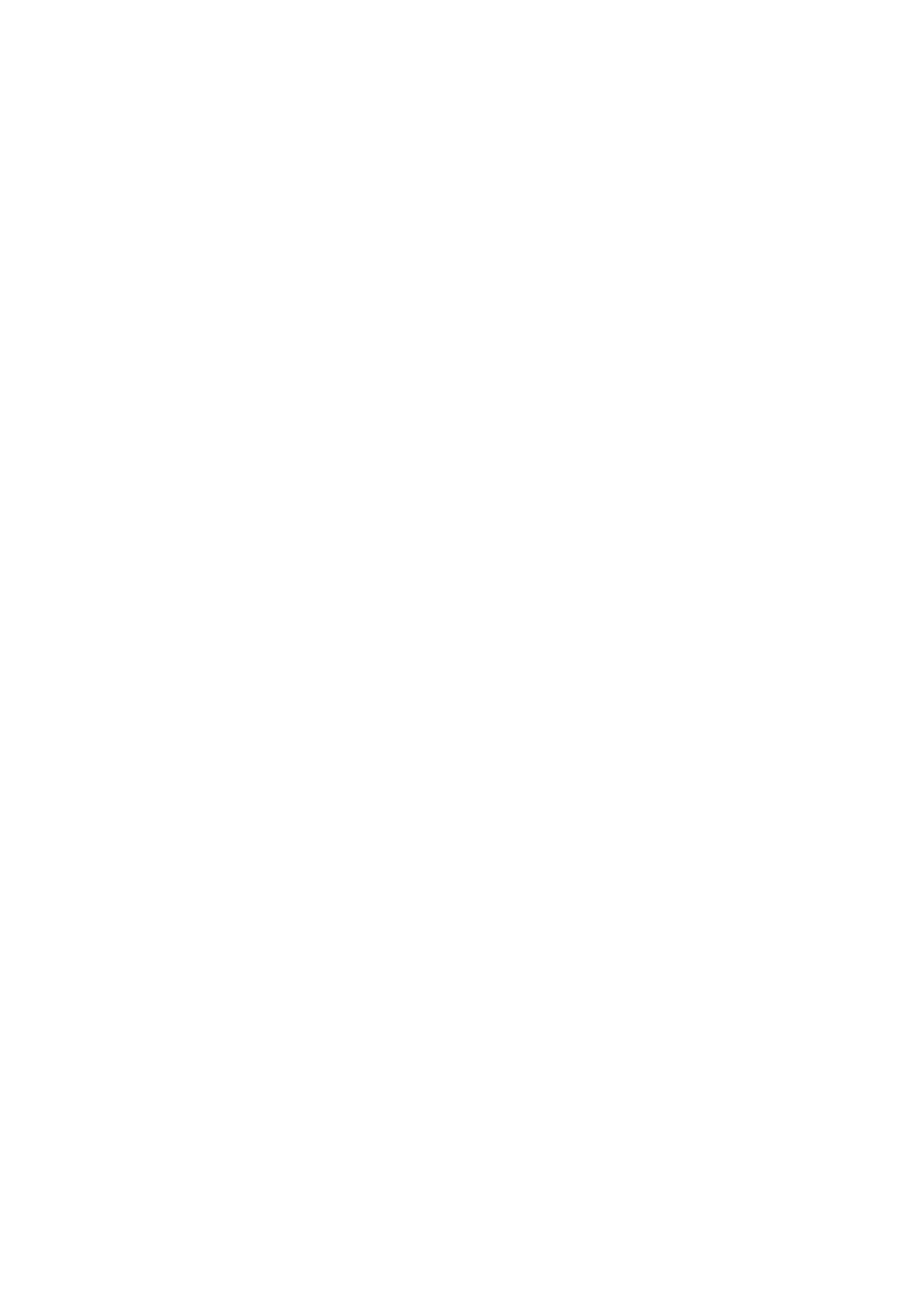# **Contents**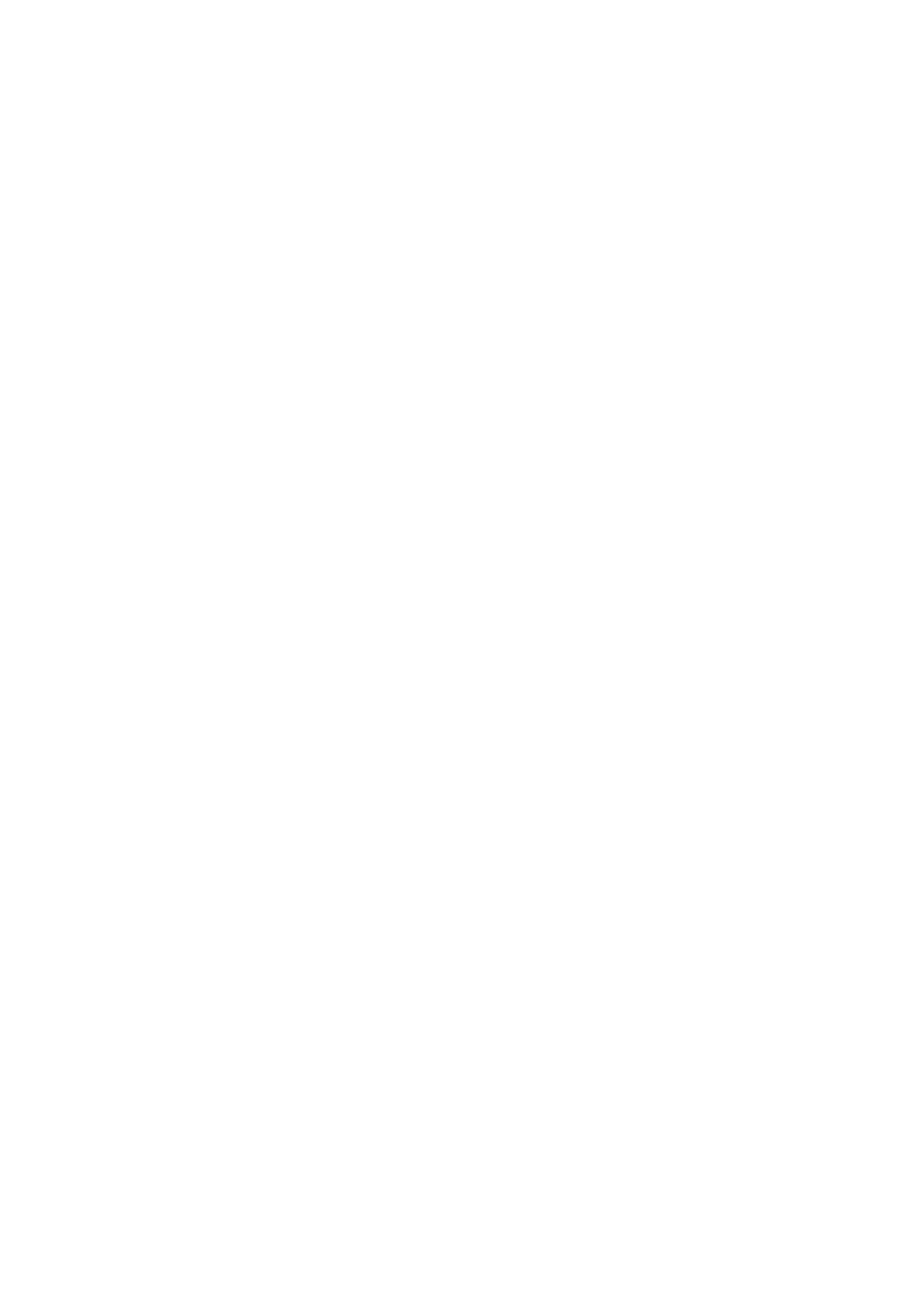## <span id="page-4-0"></span>**Summary**

- 1. Maritime New Zealand (Maritime NZ) is seeking feedback on the preferred options for implementing amendments to Chapter VI of the International Convention for the Safety of Life at Sea (SOLAS) that will require all export containers to have a verified weight.
- 2. Misdeclared container weights are a safety and environmental issue. Incorrectly declared container weights make it difficult to plan the safe stowage of a ship and place pressure on the ship's structure. This puts the safety of the crew and the cargo at risk. Misdeclared container weights also put the safety of port side workers at risk.
- 3. SOLAS as currently worded requires that the weight of the container match the weight given in the shipping documents. This requirement is reflected in Maritime Rule Part 24B.
- 4. The amended SOLAS text requires shippers to provide a verified weight in the shipping documents. This must be obtained using either of the following two methods:
	- Weighing the packed container using calibrated and certified equipment; or
	- Weighing all packages and cargo items, including the mass of pallets, dunnage and other securing material to be packed in the container and adding the tare mass of the container to the sum of the single masses, using a certified method approved by the competent authority of the State in which packing of the container was completed.
- 5. The SOLAS amendments enter into force on the 1<sup>st</sup> of July 2016. Maritime NZ intends to implement the amendments via an update to Maritime Rule Part 24B by this date.

### <span id="page-4-1"></span>**Preferred options**

- 6. Maritime NZ's preferred option in relation to the implementation of Method One is to require shippers to weigh the packed container as follows:
	- $\circ$  Weigh the packed container using approved weighing equipment that is verified, and marked with a current annual 'certificate of accuracy' in accordance with New Zealand's Weights and Measures legislation.
- 7. Maritime NZ's preferred option in relation to the implementation of Method Two is to require the shipper to calculate the weight of the packed container by either:
	- o Weighing every single item to be packed into the container on trade approved equipment, verified and marked with a current 'certificate of accuracy' in accordance with the existing weights and measures legislation. The combined weight of the goods, including the weight of the dunnage and packaging, would be added to the tare weight of the container to arrive at a verified gross container weight. The pallets, packaging and dunnage could be weighed on trade approved equipment by a third party. This calculation would use the tare weight of the container and measurements made on equipment of known accuracy; or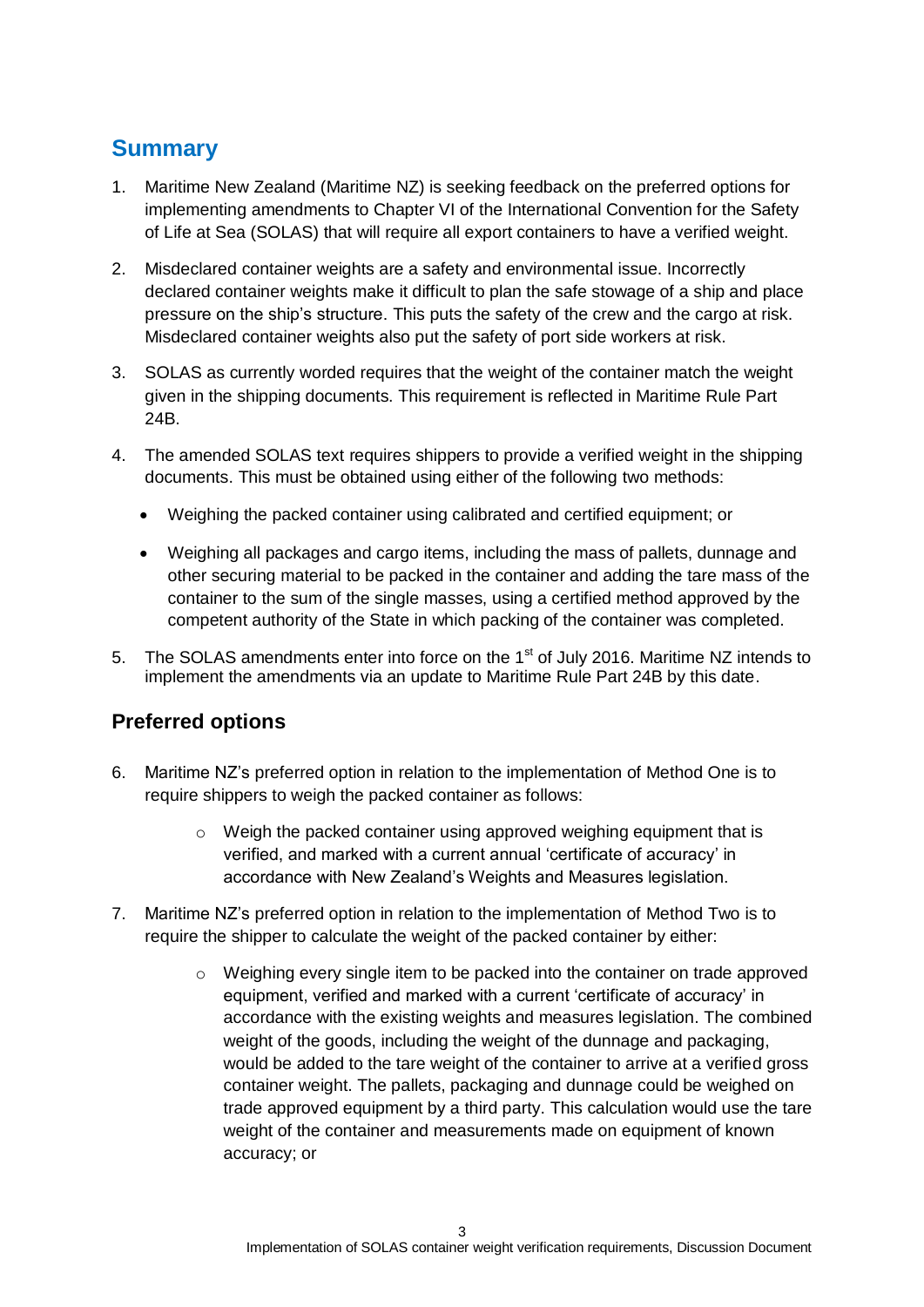- o Calculating the weight of the packed container using a system based on predetermined quantities, $1$  the weights for which are obtained using trade approved equipment, verified and marked with a current 'certificate of accuracy' in accordance with the existing weights and measures legislation. The system must be confirmed by regular audits.
- 8. Matters such as the form of the shipping documents, who signs the documents, and the time by which the verified weight needs to be with the port or the shipping company are commercial matters to be agreed between the parties.
- 9. Where a verified weight cannot be obtained, or there are serious and/or ongoing breaches of the verified weight obligations, Maritime NZ would be notified as appropriate.



<sup>1</sup> 1 Predetermined quantities are used in a system that calculates the weight of a container on the basis of a known weight for the quantity of the product being exported, in addition to packaging and/or pallets, without physically weighing every single package. These predetermined quantities must be obtained using trade approved equipment that is verified and marked with a current 'certificate of accuracy' in accordance with the existing weights and measures legislation. The predetermined weights should be regularly confirmed.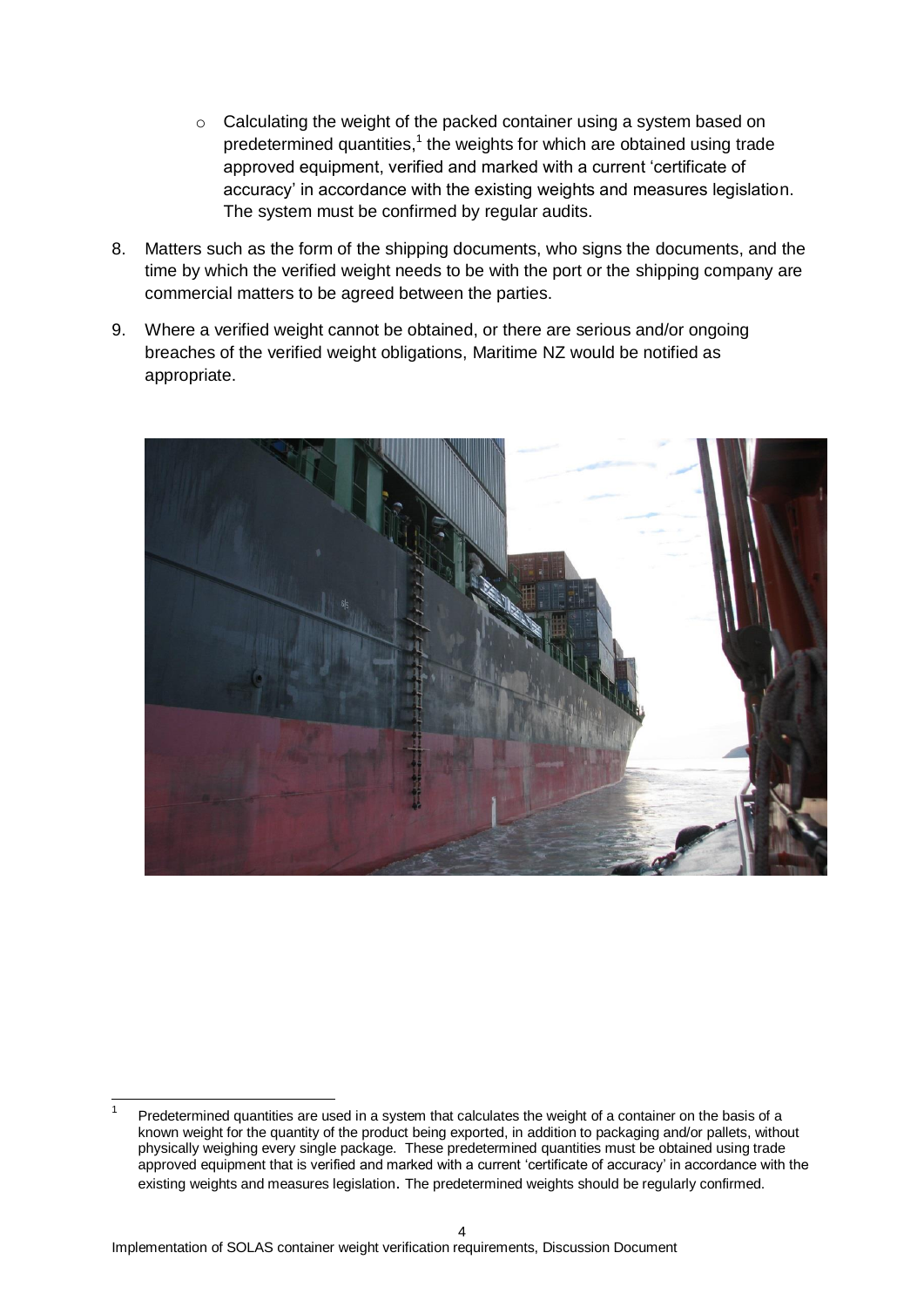# <span id="page-6-0"></span>**Introduction**

- 10. Maritime NZ is seeking feedback on the preferred options for the implementation of the amendments to the International Convention for the Safety of Life at Sea (SOLAS) that will require containers to have a verified weight.
- 11. Amendments to SOLAS to require the containers to have a verified weight were adopted in 2014 and will enter into force on 1 July 2016.

# <span id="page-6-1"></span>**Background**

#### **Status quo**

- 12. SOLAS sets minimum standards for the design, construction and equipment of international shipping. Chapter VI of SOLAS makes provision for the safety of cargoes. Regulation 2 of Chapter VI sets standards for cargo documentation, including mandatory requirements for information relating to containerised cargo.
- 13. As presently drafted, SOLAS Chapter VI Regulation 2 requires the shipper<sup>2</sup> to provide the master or the master's representative with the cargo information including the gross mass of the cargo. The shipper is required to ensure that the gross mass of the unit is in accordance with the gross mass declared in the shipping document. This information must be provided to the master or the master's representative sufficiently in advance of loading to enable precautions to be taken which may be necessary for the proper stowage and safe carriage of the cargo. These requirements are reflected in Maritime Rule Part 24B.4.
- 14. Despite these existing obligations on shippers, misdeclared container weights have been an ongoing problem worldwide.
- 15. Ports generally rely on the weight recorded on the carter's note for ship stowage planning purposes. International studies have found that container weights are often estimated and for this reason cannot always be used as a basis for stowage plans.
- 16. Incorrect weights mean that the weight distribution onboard is often different to that in the stowage plan, with heavier boxes placed higher in stacks and lighter boxes bearing the loads. This causes the stacks to become unstable. Unstable stacks result in lost containers, collapsed stacks and damage to the ship. $3$  It may also result in the uneven distribution of weight across the ship which may cause instability and even damage to the ship.<sup>4</sup>
- 17. Misdeclared weights also have an impact on the health and safety of crew and stevedores. Where container stacks fail, or the ship is damaged or foundered, the lives

 $\mathcal{L}$ Maritime Rule Part 24B.2 defines a shipper as "any person who offers goods for carriage by sea, and includes any person who arranges for the carriage of goods by sea on behalf of any other person".

<sup>3</sup> MARIN, Lashing@Sea, (2009), p. 44.

<sup>4</sup> Ibid, pp 43-44.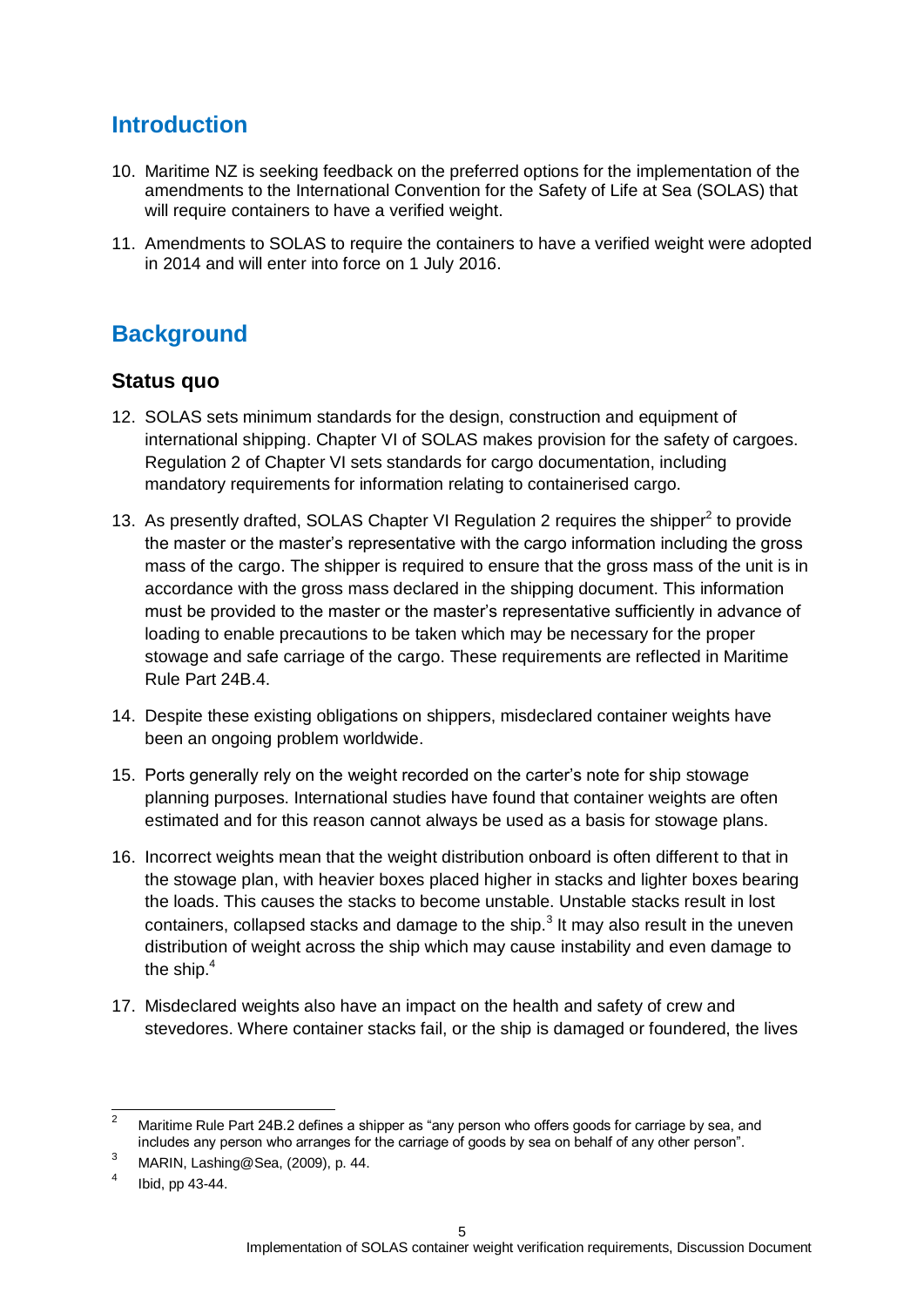of crew may be put at risk. Crew and stevedores may also be put at risk where port side equipment fails as a result of overloading.<sup>5</sup>

- 18. The World Shipping Council estimates that an average of 546 containers are lost at sea each year, excluding containers lost as a result of catastrophic events.<sup>6</sup> The UK Marine Accident Investigation Branch (MAIB) report on the *MSC Napoli* found that the weights of a large number of the containers had been incorrectly declared.<sup>7</sup> The MAIB advised that the problem of misdeclared weights was prevalent in the industry due to a lack of weighing facilities, and shippers knowingly declaring lower weights to avoid import duties, maximise container use and get around road and rail weight rules. $8$  The MAIB has also published reports on three other incidents where inaccurate container weights were identified as a causal factor in ship or container stack failure.<sup>9</sup>
- 19. The extent to which container weights are misdeclared in New Zealand cannot be precisely quantified. The Police Commercial Vehicle Inspection Unit (CVIU) sampled 22 container weights at its Stanley Street weighbridge in Auckland in 2013. The CVIU found that 50% (11) of the containers exceeded the weight recorded in the carter's note, with 82% of those 11 containers exceeding the recorded weight by more than half a tonne.

<sup>-&</sup>lt;br>5 See examples in Denmark et al, Verification of Container Weights, DSC 17/INF.5, (2012), Annex, pp 2 – 3.

<sup>6</sup> World Shipping Council, Survey Results for Containers Lost at Sea – 2014 Update, (2014), p 2.

<sup>7</sup> UK Marine Accident Investigation Branch, Report on the investigation of the structural failure of MSC Napoli English Channel on 18 January 2007, (2008), p. 42.

<sup>8</sup> Ibid, p 42.

<sup>9</sup> Freight Transport Association, Loading containers: implications for shippers, forwards and hauliers, [http://www.fta.co.uk/search/?index=FTA+site&action=search&searchPage=1&query=loading+containers+im](http://www.fta.co.uk/search/?index=FTA+site&action=search&searchPage=1&query=loading+containers+implications+for+shippers) [plications+for+shippers](http://www.fta.co.uk/search/?index=FTA+site&action=search&searchPage=1&query=loading+containers+implications+for+shippers) p. 2.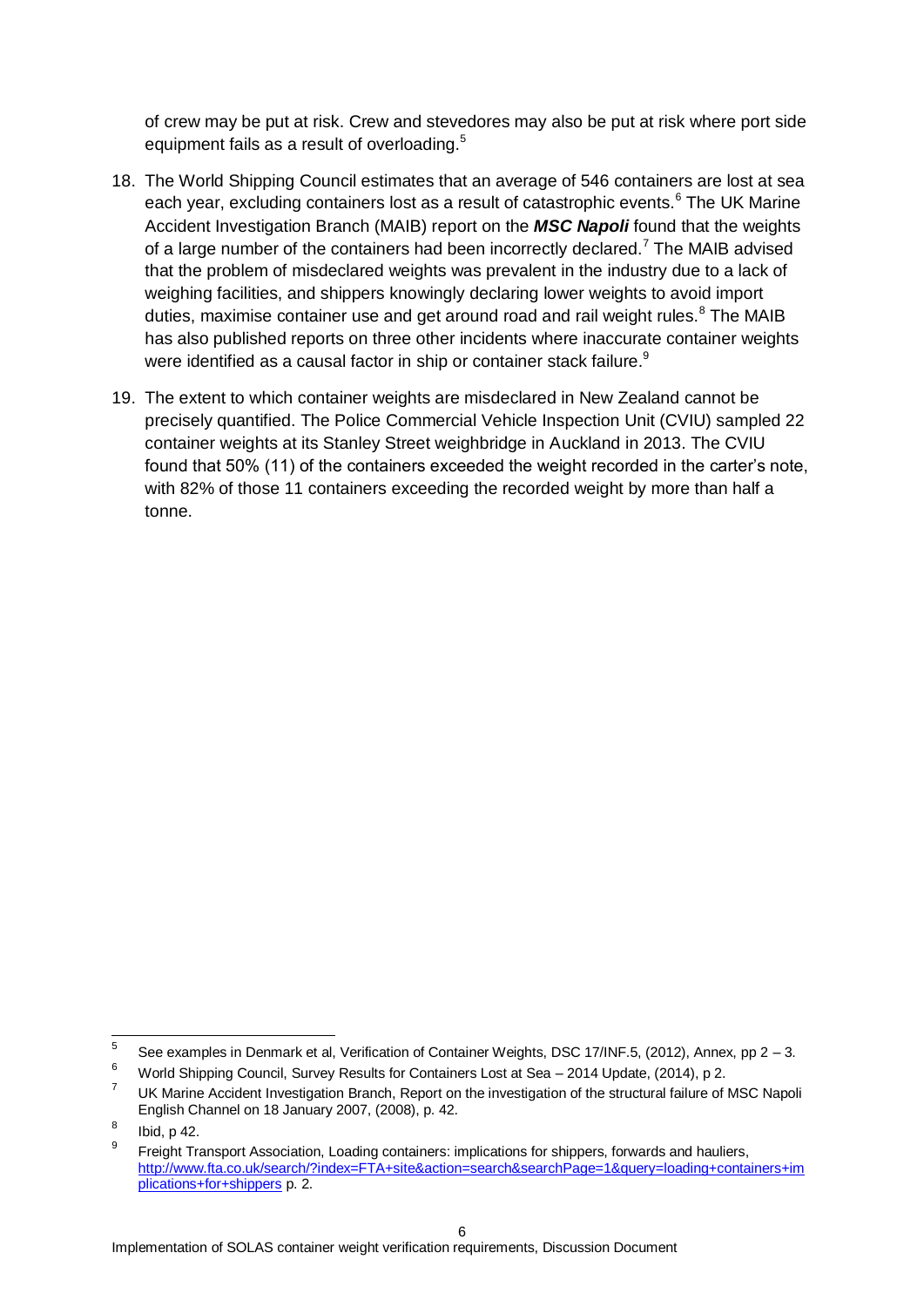# <span id="page-8-0"></span>**SOLAS amendments**

#### **Details of the amendments**

20. In 2011 Australia, the Netherlands and Denmark proposed amendments to SOLAS to require that the shipper provide a verified weight when submitting cargo documentation.<sup>10</sup> The proposal followed the findings of the *MSC Napoli* and a number of other incidents worldwide, $11$  a formal study on the loss of containers, and a targeted inspection campaign. Initially the proposal sought to require all export containers to be weighed.<sup>12</sup> Following negotiation, it was agreed to amend Chapter VI, Regulation 2 to require containers to have a verified weight, obtained by either:

#### **Method One**

weighing the packed container using calibrated and certified equipment; or

#### **Method Two**

- weighing all packages and cargo items, including the mass of pallets, dunnage and other securing material to be packed in the container and adding the tare mass of the container to the sum of the single masses, using a certified method approved by the competent authority of the State in which packing of the container was completed.
- 21. The verified weight must be signed by a person authorised to do so by the shipper. It must also be submitted to the port or the master sufficiently in advance of loading to be used in the stowage plan. Where a verified weight is not provided, the master and the port representative will be obliged to refuse to load the container.
- 22. The regulations have been amended via the tacit acceptance process. Under this procedure, amendments to technical Annexes to SOLAS adopted by member states come into effect on an agreed date. The entry into force date for the amended requirements is the  $1<sup>st</sup>$  of July 2016.

#### <span id="page-8-1"></span>**Amendment objectives**

- 23. The primary objective of the SOLAS amendments is to enhance the safety of international container shipping. Misdeclared container weights have serious safety consequences throughout the supply chain. In the context of international shipping, misdeclared container weights can result in unsafe stowage plans, (of which the declared weight is an important component). This may result in the failure of the container stack, instability and excessive stress on the ship's structure, often with catastrophic consequences.
- 24. Misdeclared container weights also have consequences land side. This includes, for example, port crane failure when containers exceed the load limit, as well as trucks and

 $10<sup>1</sup>$ <sup>10</sup> Australia, Denmark and the Netherlands, Proposed measures to prevent loss of containers, MSC 89/22/11, (2011).

<sup>11</sup> See for example *Deneb*, *MV Limari*, *P&O Nedlloyd Genoa*, and *Husky Racer*

<sup>&</sup>lt;sup>12</sup> Denmark et al, Verification of container weights, DSC 17/7, (2012).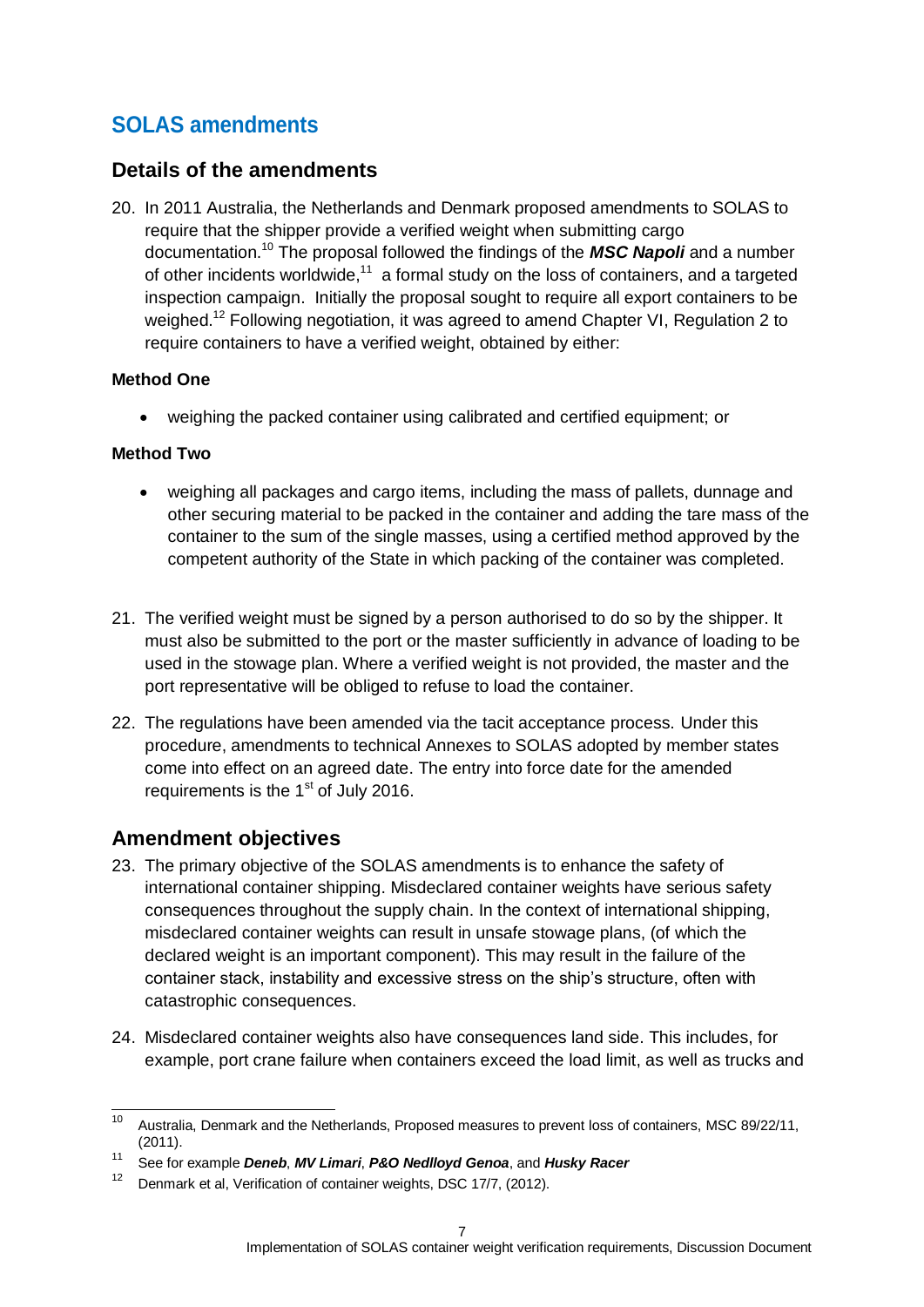rail carriages overturning as a result of instability. In addition, containers lost at sea create navigation hazards, putting the safety of ships at sea and their crew at risk.

- 25. There are also significant economic consequences associated with misdeclared container weights. The insurance bill for the *MSC Napoli* was in the region of £120 million. The sinking of the *MOL Comfort* which has also been associated with misdeclared container weights, $13$  is expected to cost insurers US\$523 million.<sup>14</sup>
- 26. From a more localised perspective, misdeclared container weights may mean that cargo is left behind once a ship reaches capacity, causing flow on economic loss and supply chain disruption. In addition, costs to the insurance industry linked to cargo and ship loss can result in increased insurance premiums. These are passed onto shippers either via increased insurance premiums or indirectly via freight rates. As an economy that is largely dependent on containerised exports, supply chain disruptions and increased shipping and insurance costs associated with misdeclared container weights may have a detrimental impact on export earnings over time.
- 27. Lost and damaged containers are also an environmental concern. Damaged containers can leak contents, including hazardous substances into the ocean.<sup>15</sup> Lost containers may float around for significant periods of time, sink, or wash ashore and release potentially toxic materials into the ocean.<sup>16</sup> In addition, the paints used on containers are themselves potentially environmentally hazardous.<sup>17</sup>
- 28. The safety and economic objectives of the amendments are in line with the Minister's objectives, pursuant to section 5 of the Maritime Transport Act. This requires the Minister to exercise his functions in a way that contributes to an integrated, safe and responsive transport system, and to ensure New Zealand's obligations under international conventions are implemented.



<sup>13</sup> Bahamas and Japan, Interim report on large containership safety in response to the loss of MV MOL Comfort, MSC 93/INF.14, (2014), p 39.

<sup>14</sup> Allianz Global Corporate & Specialty, Global Claims Review 2014, (September 2014), p 17.

Oren T. Frey and Andrew P. De Vogelaere, The Containerised Shipping Industry and the Phenomenon of Containers Lost at Sea, (March 2014), p 17.

 $\frac{16}{17}$  Ibid, p 17.

Ibid, p 17.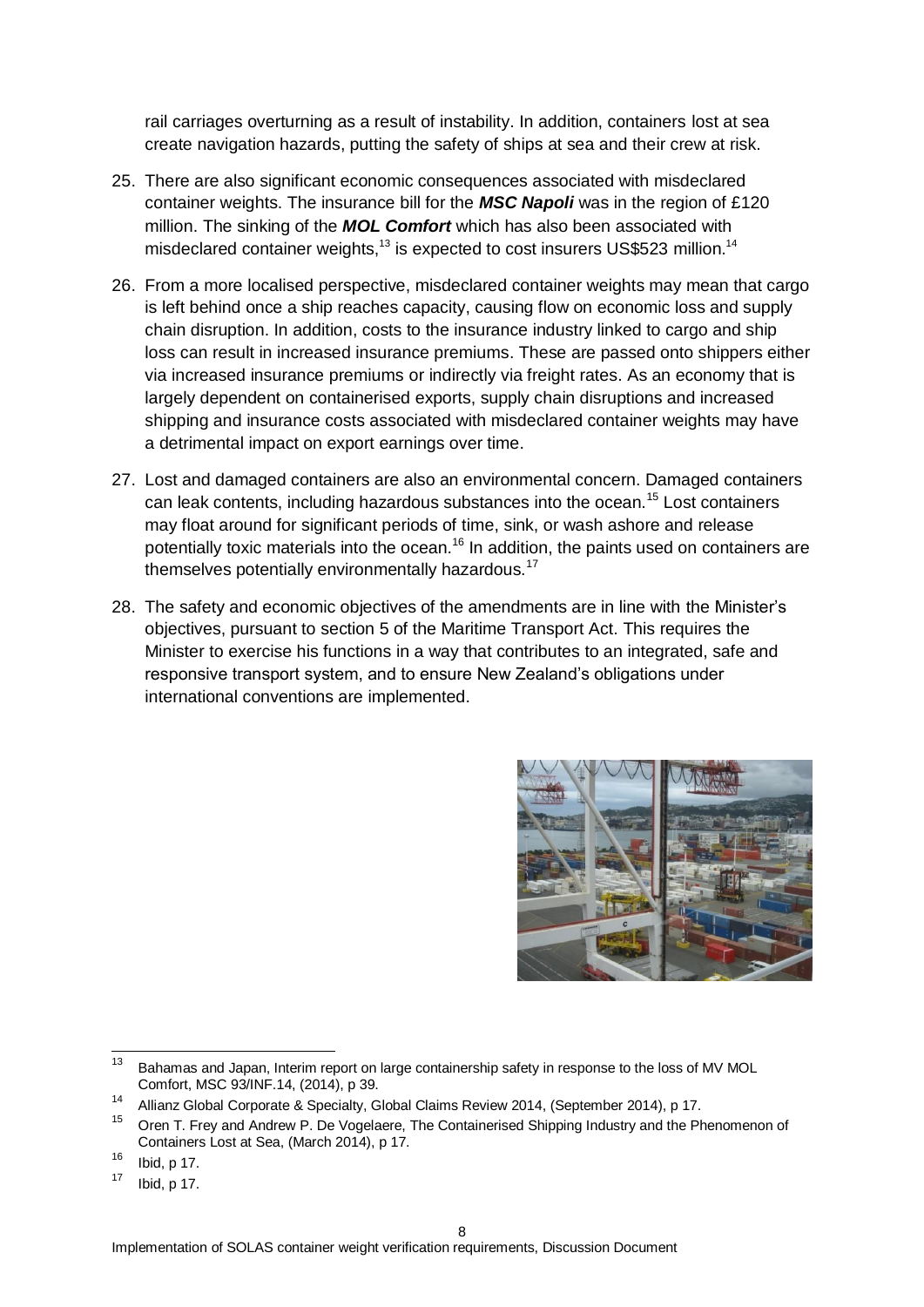# <span id="page-10-0"></span>**Options for implementation**

#### <span id="page-10-1"></span>**Method One**

#### Weighing the container using calibrated and certified equipment

29. Method One allows the shipper to weigh the packed container using calibrated and certified equipment. The type of equipment to be used is not specified in the amended SOLAS text. Calibrated and certified equipment is, however, defined in the guidelines accompanying the amendments as follows:

*"A scale, weighbridge, lifting equipment, or any other device, capable of determining the actual gross mass of a packed container or of packages and cargo items, pallets, dunnage and other packing and securing material, that meets the accuracy standards and requirements of the State in which the equipment is being used."* 

30. There are several ways in which New Zealand could give effect to Method One. The first and preferred option is to require shippers to use weighing equipment that meets the requirements of the Weights and Measures Act and Regulations. Alternatively, Maritime New Zealand (Maritime NZ) could establish a system for certifying weighing equipment. Lastly, shippers could use equipment, the accuracy of which would be assured on a self-regulating basis.

#### <span id="page-10-2"></span>**Option A – trade approved weighing equipment**

- 31. Requiring shippers to use trade approved weighing equipment to fulfil the SOLAS requirements, will ensure that container weights are accurately declared according to the well-established and understood regulatory regime for weights and measures.
- 32. Trade measurement in New Zealand, which includes ensuring weighing equipment is accurate, is administered and enforced by Trading Standards<sup>18</sup>, a unit within the Ministry of Business, Innovation and Employment (MBIE). This is given effect through the Weights and Measures Act 1987 and supporting regulations. The legislation, which is based on international best practice, requires that weighing equipment used for trade purposes is approved and verified to be within specified tolerances.
- 33. New Zealand is a full member of the International Organisation of Legal Metrology (OIML). OIML is an international treaty organisation consisting of 121 member states, who set the standards and model regulations that form the basis of New Zealand's trade measurement system.
- 34. The current system requires that all weighing equipment used for trade must be of a type approved by Trading Standards. This involves a detailed examination against the OIML international standard to ensure it is suitable for use in the New Zealand market and that it will not facilitate fraud. Once a 'certificate of approval' has been issued for the equipment type by Trading Standards, the equipment must be individually tested and verified by an Accredited Person before it can be used for trade purposes. An Accredited Person is an individual who is accredited by Trading Standards and has demonstrated the required skills and knowledge to complete a detailed examination and physical tests of the equipment before applying their 'mark of verification' and/or

<sup>18</sup> **Trading Standards Website**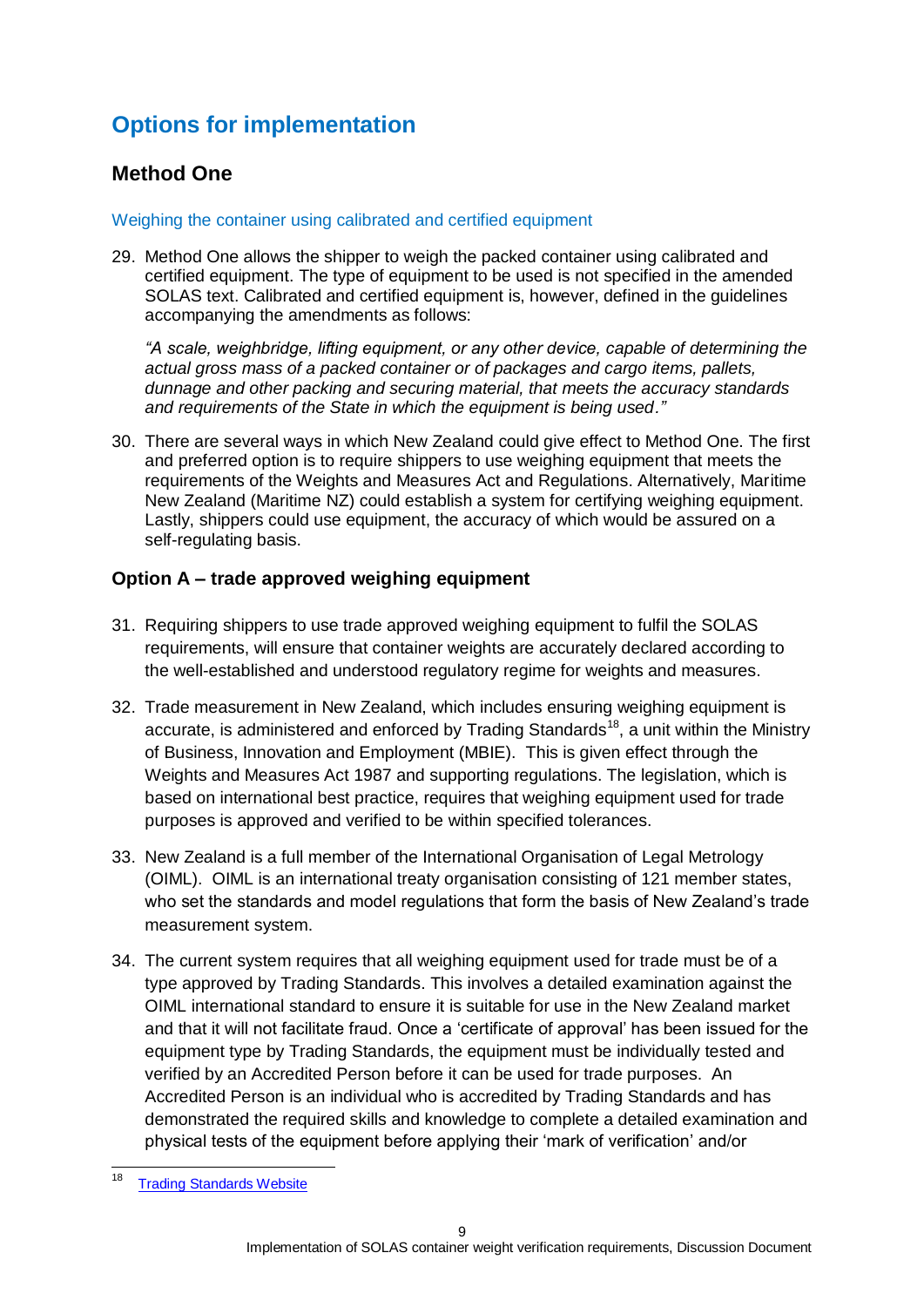'certificate of accuracy'. Currently there are 260 Accredited Persons in New Zealand. A 'certificate of accuracy' can be applied and renewed annually but this is not a mandatory requirement. The 'certificate of accuracy' provides the owner with increased confidence in the weighing equipment's accuracy and a limited statutory defence if it is found to be outside specified tolerances by a Trading Standards Officer.<sup>19</sup>

- 35. An audit, completed in 2014, found there are 45,000 trade approved, verified and certified weighing and measuring instruments in New Zealand. This included over 20,600 platform and bench scales and over 1,600 high capacity weighing instruments such as weighbridges. The tolerances applied to this equipment is prescribed in weights and measures legislation, for example to issue a 'certificate of accuracy' to a weighbridge that has a maximum capacity of 60,000 kg, the errors established must be within a maximum tolerance of +/- 60kg (0.1%).
- 36. Adopting the existing weights and measures regime will ensure that weighing requirements are consistent with international and domestic 'best practice'. This will also mean that owners of trade approved weighing equipment that currently meet the existing requirements of the Weights and Measures Act, will not need to seek additional certification to comply with SOLAS. Adopting this existing system would also avoid the creation of a duplicate scheme that could potentially create confusion and additional compliance costs for some shippers.
- 37. There is a possibility that weighing equipment currently in use may not meet the standards of the Weights and Measures Act and Regulations. This could include equipment with weighing capability built in that is not principally intended as a weighing instrument. This equipment may be calibrated to a lesser standard. Equipment owners may need to invest in ensuring that the equipment meets the requisite standards should they wish to use it for providing verified container weights. Any associated costs are expected to be outweighed by the benefits to safety and the costs associated with establishing a parallel regime.
- 38. A lack of certification and assurance around calibration standards means that the equipment may not be providing an accurate weight. Furthermore, equipment owners could benefit commercially from having trade approved equipment. Both the service of providing a verified weight and a trade approved weight can be on-charged to the customer, which may in turn compensate for investment made in upgrading equipment.

#### <span id="page-11-0"></span>**Option B – Maritime NZ certified weighing equipment**

39. Another option for implementation of Method One could involve Maritime NZ certifying and overseeing the calibration of weighing equipment. This would involve Maritime NZ certifying weighing equipment around the country, in accordance with standards that would need to be developed. This could fit well with Maritime NZ's role as the maritime safety regulator, and agency generally responsible for the enforcement of SOLAS requirements. Retaining some measure of oversight of container weight verification may avoid confusion. A parallel regime for the approval of weighing equipment may also

<sup>19</sup> See Appendix 1 for more detail.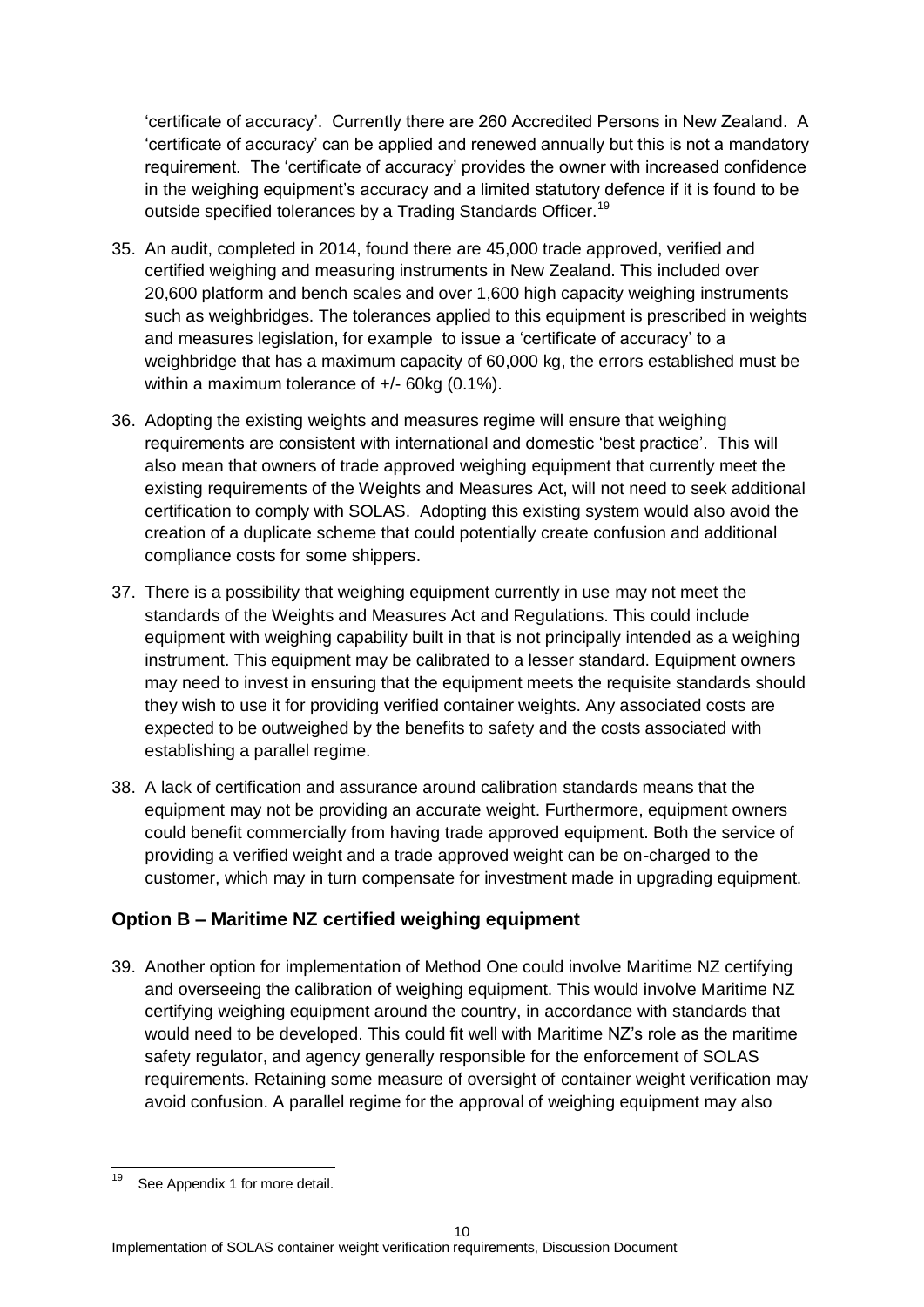create flexibility for shippers and others in the business of providing weighing equipment.

- 40. It is difficult, however, to see the costs of this type of system outweighing the benefits. Currently Maritime NZ has no expertise in the area of weights and measures. In order to be able to administer such a scheme, Maritime NZ would need to develop new regulations around minimum requirements for weighing equipment. It would then need to train compliance staff in the area of approval of weighing equipment, as well as ensuring that enough compliance staff are available to enforce the requirements. Furthermore, Maritime NZ would need to ensure that it had the internal capacity to undertake the processing of applications for approval of weighing equipment. Even if the certification process were to be delegated to a non-government organisation, Maritime NZ would need to be in a position to exercise control and audit the performance of their functions.
- 41. Taking into account the existence of the Weights and Measures system, this would have the effect of creating a parallel regime entailing extra costs for ensuring the accuracy of weighing equipment. The accuracy of much of this equipment will already have been ascertained in accordance with international and national requirements.

#### <span id="page-12-0"></span>**Option C – self-regulation**

- 42. The third option is to allow shippers and weighing equipment owners to certify and calibrate their own equipment with no oversight from Maritime NZ or any other agency. Shippers and weighing equipment providers could self-certificate and calibrate their weighing instruments to what they deem to be an acceptable standard. This would have the advantage of negating any need for compliance activity by government agencies in terms of certification and calibration. It would also mean that shippers and weighing equipment owners do not need to expend resources on ensuring that equipment is certified and calibrated to a universal standard. Furthermore, shippers would face no constraints in relation to the type of equipment used, and adapt equipment to their business needs, without having to meet certification and calibration requirements. This may also reduce costs as certified equipment could be more expensive.
- 43. The amended text explicitly requires weighing equipment to be certified and calibrated. Self-regulation would not meet the intent of the SOLAS amendments. Under a selfregulating scheme, there would be no oversight of the standards or reliability of the weighing equipment used. Shippers could use any equipment regardless of its suitability for weighing loaded containers or its level of accuracy. There will be no formal oversight of the equipment used. Accordingly, there will be no guarantee that the weighing equipment provides a weight with a degree of accuracy that might be considered acceptable. It will also be difficult for Maritime NZ to take enforcement action should there be an allegation that a shipper has failed to provide a properly verified weight due to the lack of any standards or certification. This may be detrimental to New Zealand exports.
- 44. Misdeclared containers put the safety of road users, stevedores and ships' crew at risk, not only in New Zealand, but also in countries receiving our exports. A failure to support and implement the amended regulations may be perceived as undermining the integrity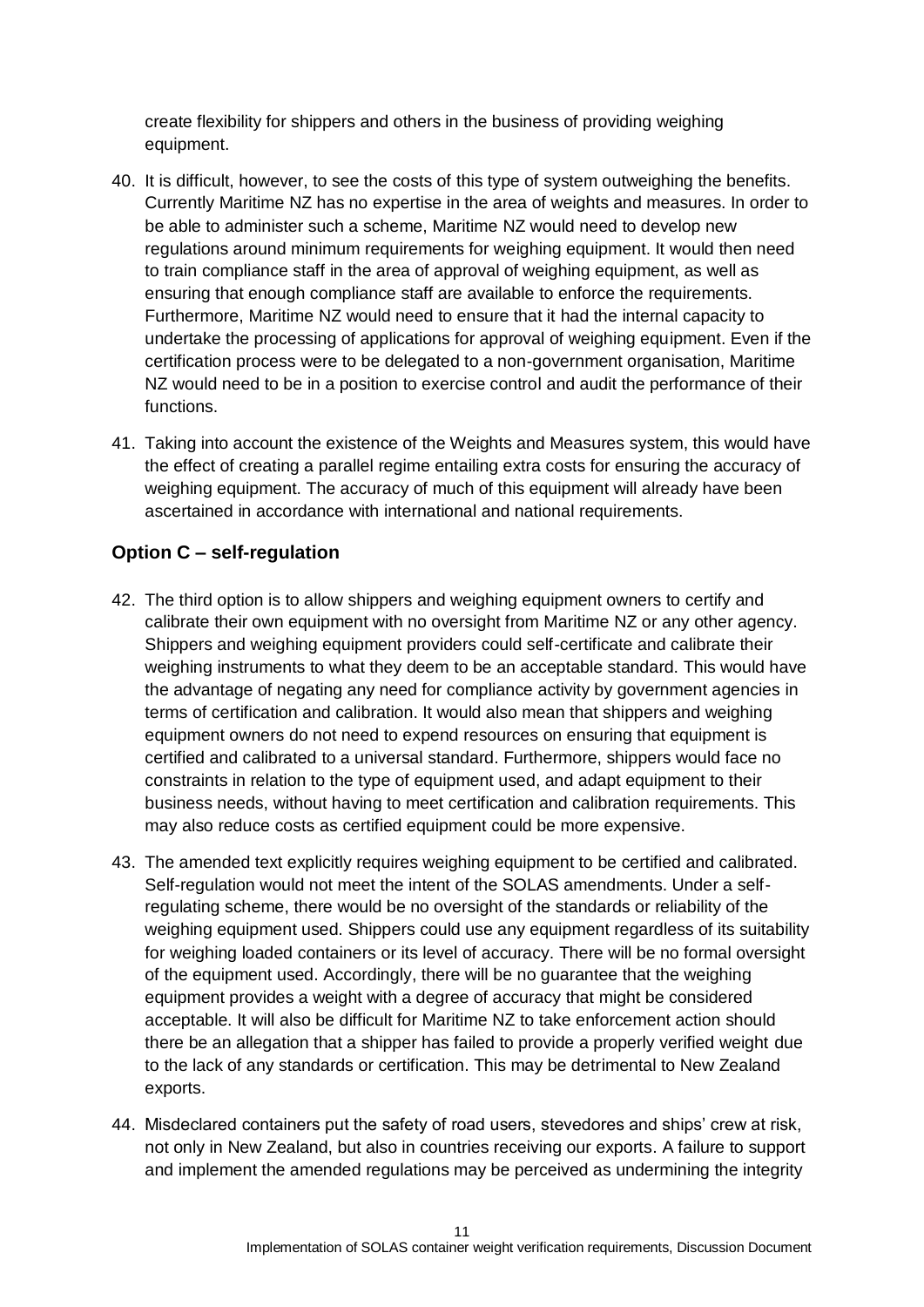of the international safety of life at sea regime. This may have flow on effects in terms of the quality of container shipping serving New Zealand. Better quality operators may be concerned for the safety of their ships and crew and instead opt to visit countries that fully apply and enforce the verified weight requirement. This could result in New Zealand becoming a "port of convenience", posing safety and environmental risks.

#### <span id="page-13-0"></span>**Conclusion**

45. Method One requires the use of certified and calibrated equipment. The Weights and Measures Act and Regulations administered by Trading Standards currently require weighing equipment used in trade to be certified and calibrated to international standards. Using this system to meet the certification and calibration requirements of SOLAS will avoid duplication, limit compliance costs for industry, and minimise administrative costs for Maritime NZ, whilst ensuring safety.

#### <span id="page-13-1"></span>**Method Two**

Weighing all packages and cargo items, including the mass of pallets, dunnage and other securing material to be packed in the container and adding the tare mass of the container to the sum of the single masses, using a certified method approved by the competent authority of the State in which packing of the container was completed.

- 46. Method Two is designed to provide some flexibility to shippers, particularly those packing homogenised products and products subject to weighing requirements due to, for example, a weight based price or import quotas. Method Two allows shippers to weigh all packages and cargo items, including the mass of pallets, dunnage and other securing material to be packed in the container. The shipper can then add the weight to the tare mass of the container. This method must be performed in accordance with a certified method approved by the competent authority of the State in which packing of the container was completed.
- 47. In the case of New Zealand, the container packing is completed within our jurisdiction, meaning that shippers will need to use a New Zealand approved method. In order to enable shippers to take advantage of Method Two, an alternative method must be provided for, that meets the safety objectives of the amendments.
- 48. As with Method One, three options are available to New Zealand for the implementation of Method Two. These are reliance on the existing Weights and Measures Act and Regulations, the establishment of a Maritime NZ verification regime for weighing systems, or self-regulation by shippers of weighing systems.

#### <span id="page-13-2"></span>**Option A – trade approved weighing systems**

- 49. The first option, due to the confidence in measurement accuracy it would provide, is to require shippers to either:
	- Weigh every single item to be packed into the container on trade approved equipment, verified and marked with a current 'certificate of accuracy' in accordance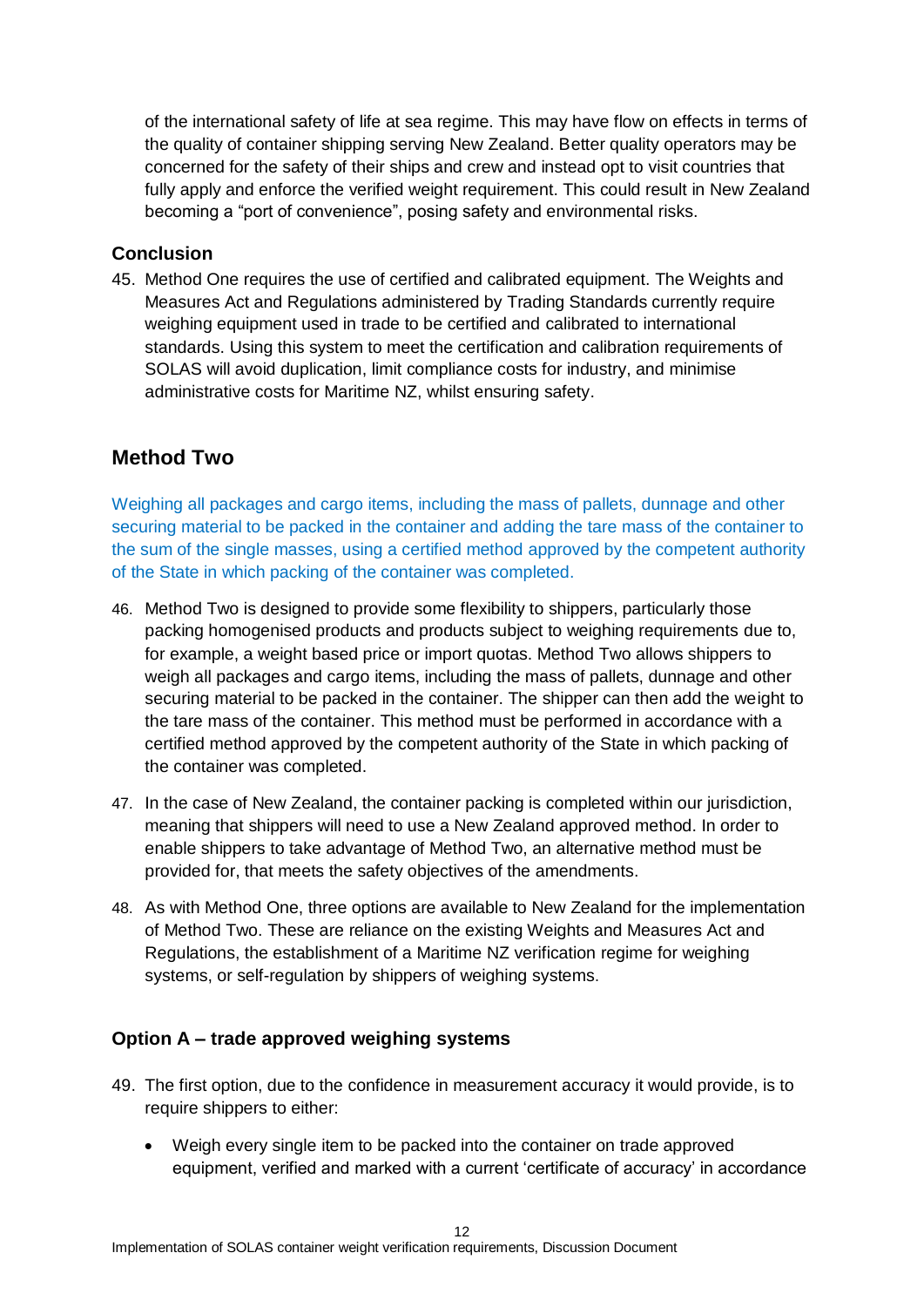with the existing weights and measures legislation. The combined weight of the goods, including the weight of the dunnage and packaging, would be added to the tare weight of the container to arrive at a verified gross container weight. The pallets, packaging and dunnage could be weighed on trade approved equipment by a third party. This calculation would use the tare weight of the container and measurements made on equipment of known accuracy; or

- Calculate the weight of the packed container using predetermined quantities which were obtained using trade approved equipment, verified and marked with a current 'certificate of accuracy' in accordance with the existing weights and measures legislation. The system must be confirmed by regular audits.
- 50. In addition to equipment, Trading Standards carries out quantity inspections of packaged goods at manufacturers and packers to ensure the net quantity of the goods is equal to the net quantity stated on the packaging.
- 51. Similar to the international system for weighing equipment, New Zealand's packaged goods system is also based on an international statistical sampling method derived from the OIML International Recommendations (technical standards). New Zealand exports, for example, dairy products, meat, timber, newsprint, vegetables, wine, honey and beer which are commonly sold on the basis of weight or volume. In the majority of cases, exporters are currently relying on Trading Standards approved equipment to confirm the final net quantity of the goods are in accordance with the requirements of the weights and measures legislation. This ensures that the New Zealand exporters are currently compliant with their commercial and regulatory obligations.
- 52. This existing system means that, in effect, many New Zealand exporters already have the trade approved weighing instruments needed for this option of determining the gross weights of containers.
- 53. The costs involved in implementing these additional requirements for industry are not expected to be significant. There may be some additional costs for certain types of exporters. There is a risk that some shippers who do not export on the basis of weight or volume may initially experience difficulty with complying with this option. This risk should be mitigated by effective education and publicity around the amendments and the option of using Method One.

#### <span id="page-14-0"></span>**Option B - Maritime NZ weighing system**

- 54. A second possibility is to create an alternative weighing system administered by Maritime NZ. This would involve Maritime NZ approving the weighing systems used by individual shippers to arrive at a weight. Creating a new regime for the verification of container weights administered by Maritime NZ may give some flexibility to certain types of shippers and potentially create a greater range of options.
- 55. This option would, however, require investment by Maritime NZ in new systems and compliance activity outside the range of matters it currently regulates. Maritime NZ operates on a cost recovery model and the costs associated with the issue and inspection of weighing systems would need to be recovered, creating additional costs for industry.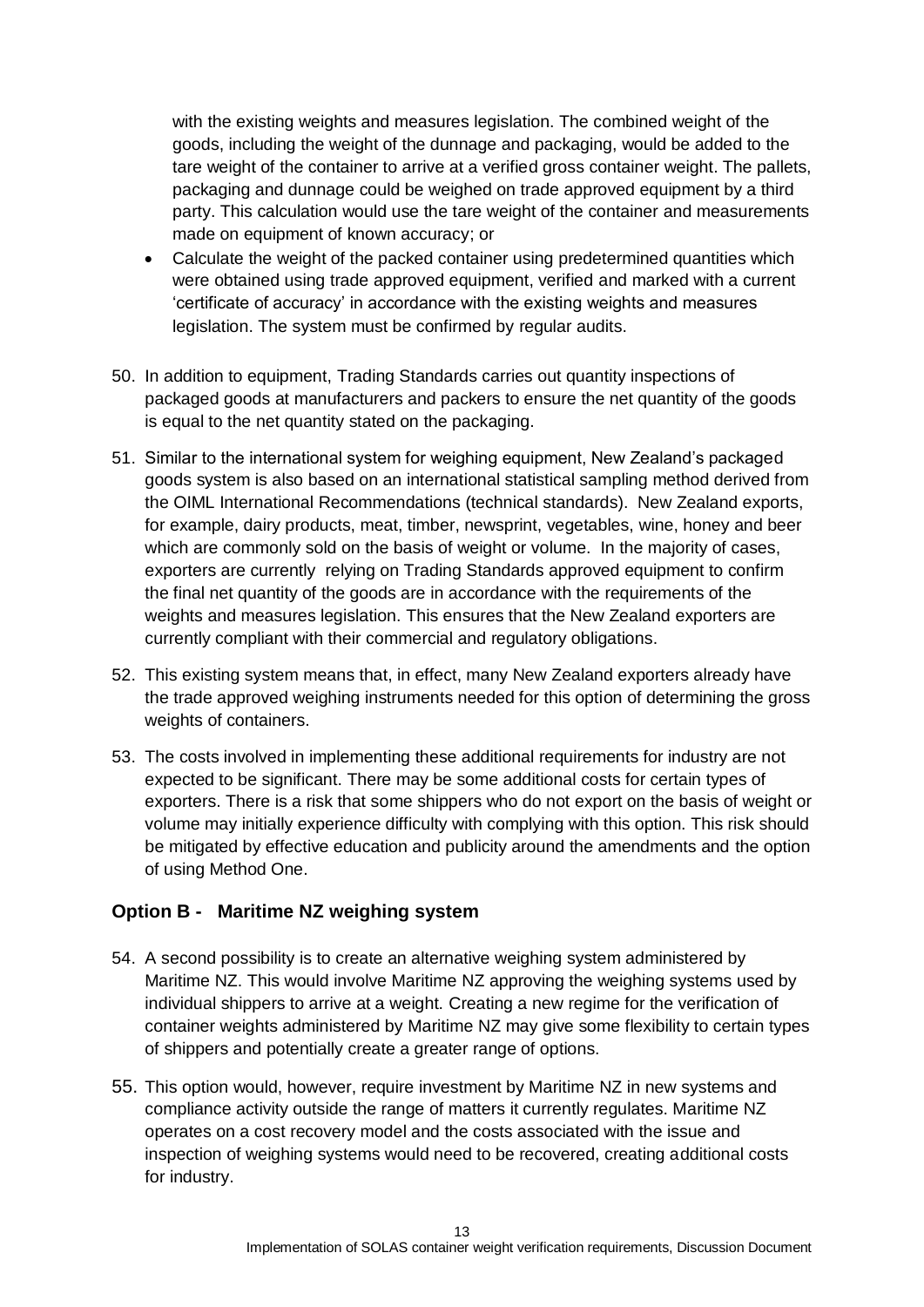56. Taking on this function could result in considerable additional costs for Maritime NZ as this is currently outside anything Maritime NZ currently regulates.

#### <span id="page-15-0"></span>**Option C – self-regulation**

- 57. A third option is to allow shippers to self-regulate and calculate a verified weight on their understanding of the goods and packaging. Shippers could use a system of their own creation to arrive at the weight of the packed container. This would provide shippers with autonomy in terms of relying on a system that they are familiar with to arrive at a verified weight. In addition, it would allow them to adapt weighing systems to the particular needs of their business. It will also eliminate any requirement to rely on approved systems or equipment.
- 58. Allowing self-regulation in this respect is unlikely to produce the desired results. It will also make enforcement difficult for shippers and Maritime NZ. Neither party will be certain of the obligations or the expectations of the other. Should there be a discrepancy between a verified weight provided and an actual weight, it will be difficult for Maritime NZ to take enforcement action if shippers have simply used their own system.
- 59. Conversely, shippers facing enforcement action or simply a dispute over a verified weight with another party may be placed in a difficult position as they may have used what they consider to be a good system, which in fact is later found to be inaccurate.
- 60. Ports and shipping companies may also be placed in a difficult position where they have concerns over the weight of a container. They may simply be met with the response that the shipper has provided a verified weight in compliance with New Zealand law.

#### **Conclusion**

- 61. The Weights and Measures Act and Regulations set out in Option A provide consistent standards that are internationally recognised for the weight and measurement of goods. Many of New Zealand's exports are packed and sold on the basis of compliance with this regime.
- 62. Using the existing Weights and Measures regime to implement Method Two will avoid duplication of regulatory effort, limit compliance costs, simplify enforcement, and ensure the safety of packed containers in accordance with the SOLAS requirements.

#### <span id="page-15-1"></span>**Other matters related to implementation**

- 63. Other aspects of implementation have also been considered including:
	- the form of the shipping documents;
	- the position of the person signing the documentation;
	- the time by which the verified weight must be provided; and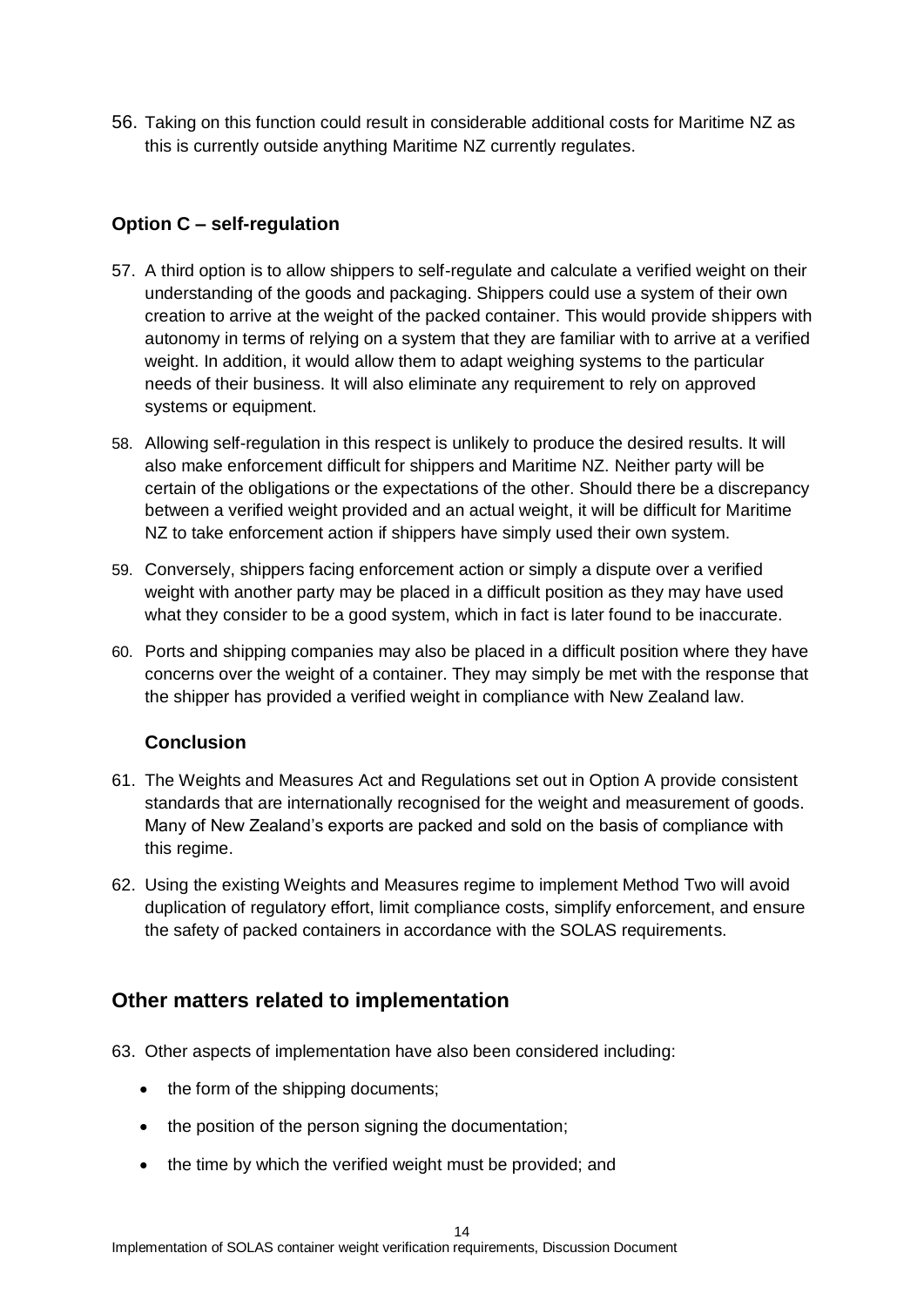obligations on ports and shipping companies in relation to containers without a verified weight

#### <span id="page-16-0"></span>**Documentation**

- 64. Shippers are required to state the verified gross mass in the shipping documents. The amended text states that the certified weight may be transmitted by electronic means. It is not proposed that specific requirements be introduced in relation to the format or location of the verified weight, except that it must be provided on the shipping documents, clearly state that it is the verified weight, and be signed by the person authorised to do so by the shipper.
- 65. The guidelines accompanying the amendments envisage that the shipping document containing the verified container weight will form part of the shipping instructions to the shipping line.<sup>20</sup> Alternatively, it could be a separate document, for example a weight certificate issued by a weighing station. $21$
- 66. There are various forms of shipping documentation in circulation, and in the absence of an international pro forma requirement, it would be impractical for Maritime NZ to develop a format for documenting the verified weight.

#### <span id="page-16-1"></span>**Signing the verified weight**

67. The verified weight must be signed by a person duly authorised to do so by the shipper. In light of the varying sizes, types and organisational structures of shippers throughout New Zealand it is not considered practical to specify who in an organisation should be signing the shipping documentation in this respect. It is up to the shipper to make this decision and provide the appropriate person or people with the authority to do so.

#### <span id="page-16-2"></span>**Providing the weight to the port and master/shipping company**

- 68. The amended SOLAS text requires the verified weight to be provided to the port sufficiently in advance of loading to ensure proper loading and stowage of the cargo. New Zealand ports and shipping companies all have operating procedures and requirements around the provision of cargo documentation.
- 69. In light of the individual conditions and procedures under which ports, shipping companies, shippers, packers and trucking companies operate, it would be challenging to specify an exact time. Ports, shipping companies and shippers will need to arrange an appropriate time that enables the port and the shipping company to plan the safe stowage of the ship.

#### <span id="page-16-3"></span>**Containers without a verified weight**

70. There is an obligation on both the master and the port not to load a container where it does not have a verified weight. It is not envisaged that any further obligations will be placed on the port and master beyond refusing to load containers without a verified weight. A new weight could be obtained by the port in the first instance.

1

 $^{20}$  Guidelines regarding the verified gross mass of a container carrying cargo (MSC.1/Circ.1475), para 6.

<sup>21</sup> Ibid.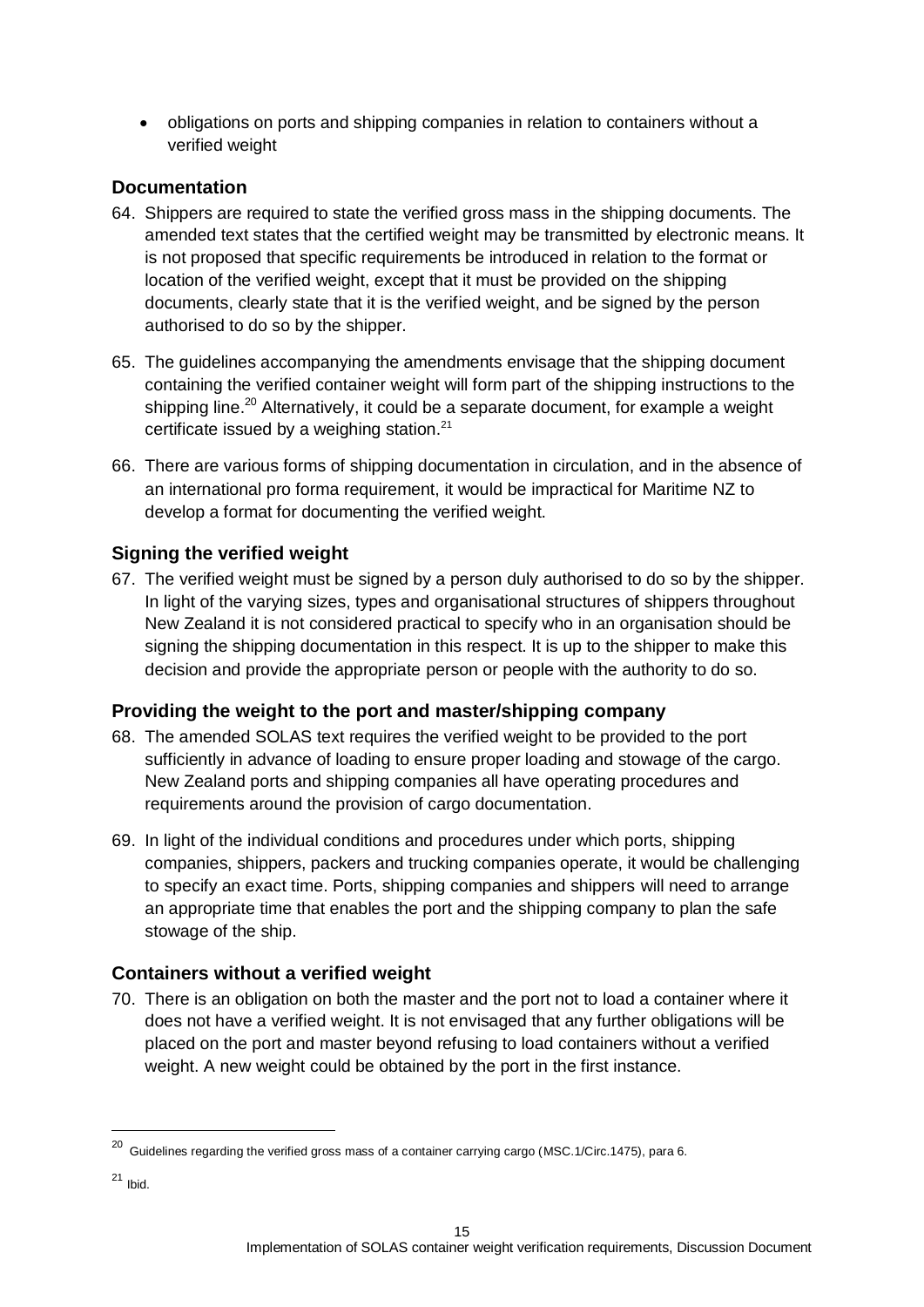- 71. The economic consequences of a failure to provide a verified weight or where a verified weight is found to be incorrect, such as repacking the container or driving it over a weighbridge, are a commercial matter for the parties.
- 72. Were the lack of a verified weight or an obviously incorrect weight has the potential to become a safety issue, or there were serious breaches of the verified weight obligations, Maritime NZ would be notified as appropriate. The action taken by Maritime NZ upon notification will depend upon the nature of the breach.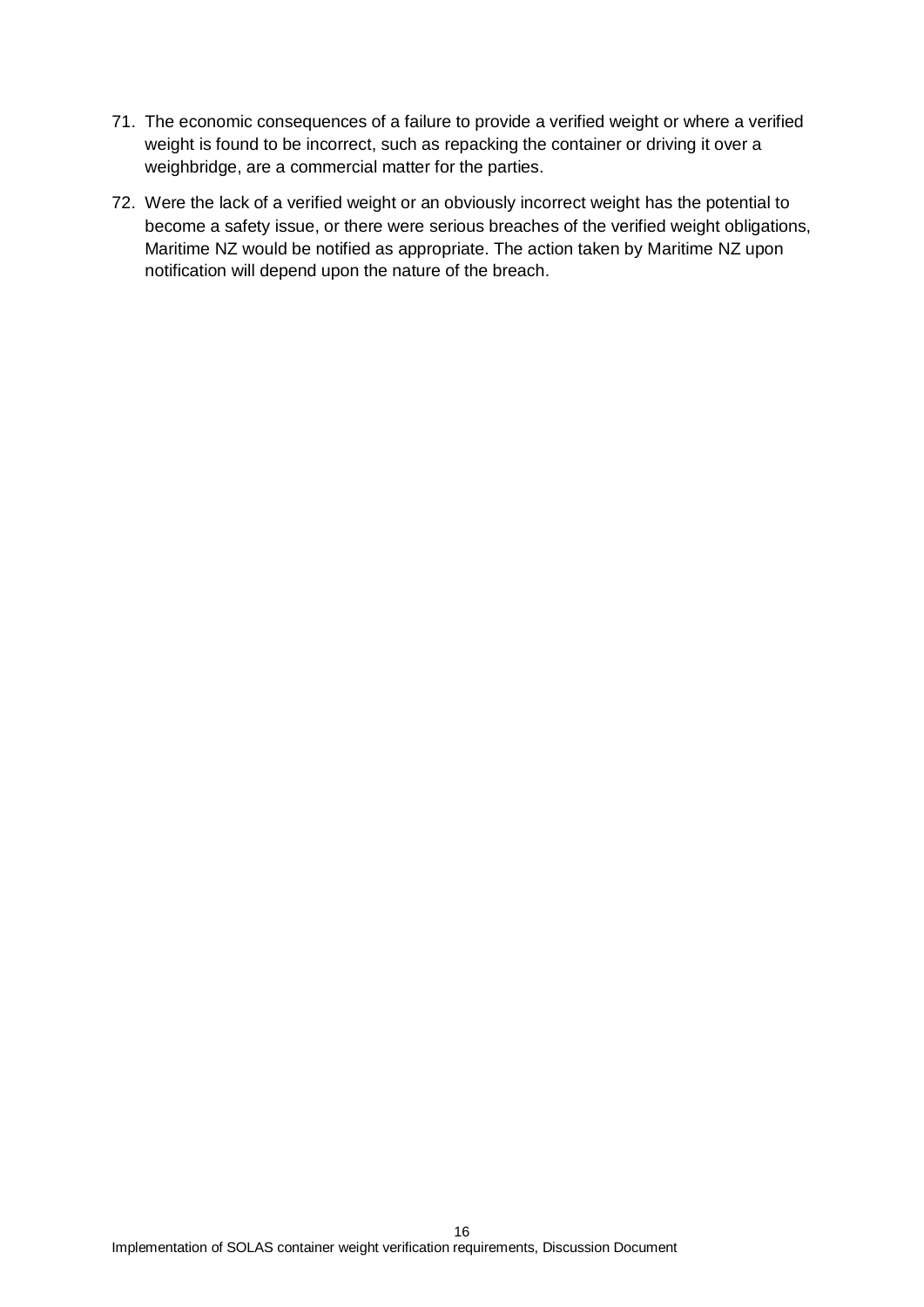# <span id="page-18-0"></span>**Summary of preferred options for implementation**

- 73. The preferred option in relation to the implementation of Method One is to require shippers to weigh the packed container as follows:
	- o Weigh the packed container using approved weighing equipment that is verified, and marked with a current annual 'certificate of accuracy' in accordance with New Zealand's Weights and Measures legislation.
- 74. The preferred option in relation to the implementation of Method Two is to require shippers to obtain a verified weight by either:
	- o Weighing every single item to be packed into the container on trade approved equipment, verified and marked with a current 'certificate of accuracy' in accordance with the existing weights and measures legislation. The combined weight of the goods, including the weight of the dunnage and packaging, would be added to the tare weight of the container to arrive at a verified gross container weight. The pallets, packaging and dunnage could be weighed on trade approved equipment by a third party. This calculation would use the tare weight of the container and measurements made on equipment of known accuracy; or
	- o Calculating the weight of the packed container using a system based on predetermined quantities,<sup>22</sup> the weights for which are obtained using trade approved equipment, verified and marked with a current 'certificate of accuracy' in accordance with the existing weights and measures legislation. The system must be subject to regular audits.
- 75. Matters such as the shipping documents, who signs the verified weight, the time by which the verified weight needs to be with the port or the shipping company, and instances where a verified weight are not provided are commercial matters to be agreed between the parties.

<sup>22</sup> Predetermined quantities are used in a system that calculates the weight of a container on the basis of a known weight for the quantity of the product being exported, in addition to packaging and/or pallets, without physically weighing every single package. These predetermined quantities must be obtained using trade approved equipment that is verified and marked with a current 'certificate of accuracy' in accordance with the existing weights and measures legislation. The predetermined weights should be regularly updated.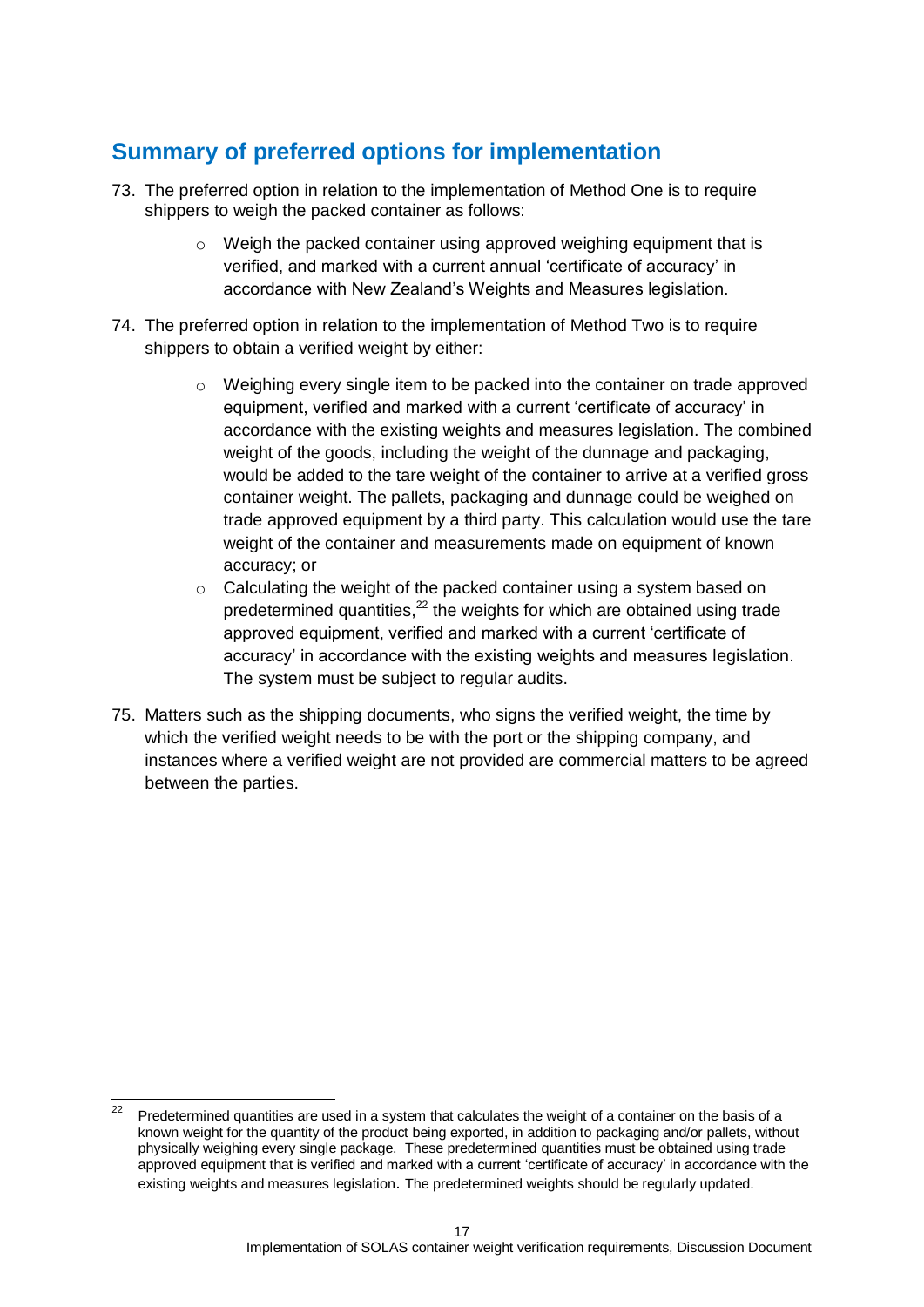#### <span id="page-19-0"></span>**Enforcement**

- 76. Breaches of the Maritime Transport Act and Maritime Rules have various consequences, depending on the severity and nature of the breach. These include financial penalties and imprisonment.
- 77. The enforcement powers of a Trading Standards Officers, referred to as Inspector of Weights and Measures within the Weights and Measures Act include the following:
	- Enter any premises and inspect / test any weighing equipment that is used for trade
	- Require the production of and take copies of any documents relating to any weighing equipment used for trade
	- Seize and detain any weighing equipment used for trade
	- Prohibit the use of any weighing equipment that does not comply with the legal requirements of the Regulations

Where a breach of the Weights and Measures legislation is found, an Officer can issue a Letter of Warning, Infringement Offence Notice (penalty fine) or instigate legal proceedings (prosecution).

| Legislation                           | Description of Offence                                                                                                               | Infringement<br>Fee: | Maximum fine<br>on conviction |
|---------------------------------------|--------------------------------------------------------------------------------------------------------------------------------------|----------------------|-------------------------------|
| Section 21<br>of W&M Act              | Using for trade, or possessing for use for<br>trade, any weighing equipment that is not<br>stamped with prescribed verification mark | \$500                | \$10,000                      |
| Section.24<br>of W&M Act              | Using for trade, or possessing for use for<br>trade, any false or unjust weighing<br>equipment                                       | \$500                | \$10,000                      |
| Regulation<br>7 of W&M<br>Regulations | Failing to comply with condition or limitation<br>prescribed in certificate of approval                                              | \$200                | \$2,000                       |

These Offences include:

These amendments do not change obligations under the Land Transport Rules and the Health and Safety at Work Act and supporting regulations.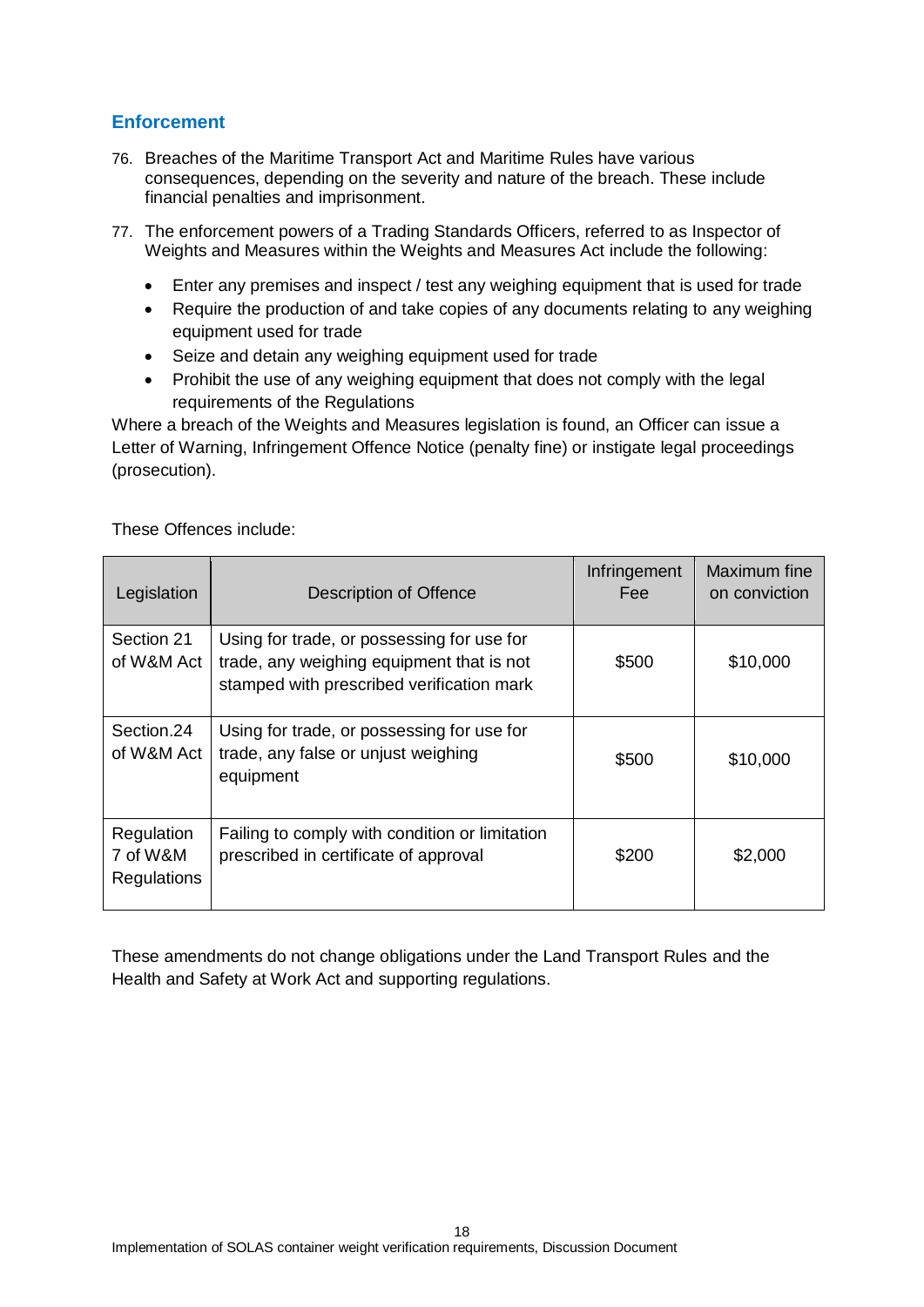# <span id="page-20-0"></span>**Submissions**

#### <span id="page-20-1"></span>**How to have your say**

The deadline for making submissions on the discussion document is 5pm on the  $30<sup>th</sup>$  of October 2015.

You may make comments by:

- email to [rules.coordinator@maritimenz.govt.nz](mailto:rules.coordinator@maritimenz.govt.nz)
- ordinary post to PO Box 25620, Wellington 6146
- fax to (04) 494 8901
- delivery to Maritime New Zealand, level 11, 1 Grey Street, Wellington.

#### <span id="page-20-2"></span>**Submissions are public information**

Please indicate clearly if your comments are commercially sensitive or should not be disclosed for some other reason. If your submission is subject to an Official Information Act (OIA) request, Maritime NZ will consider your confidentiality request in accordance with the grounds for withholding information set out in the OIA.

Subject to the provisions of the Privacy Act and the OIA, you may view the submissions made by other people at the Wellington office of Maritime New Zealand between 8.30 am and 4.30 pm on weekdays (except statutory holidays). Please arrange this beforehand by calling 0508 22 55 22 and asking for the Manager, Domestic and International Policy.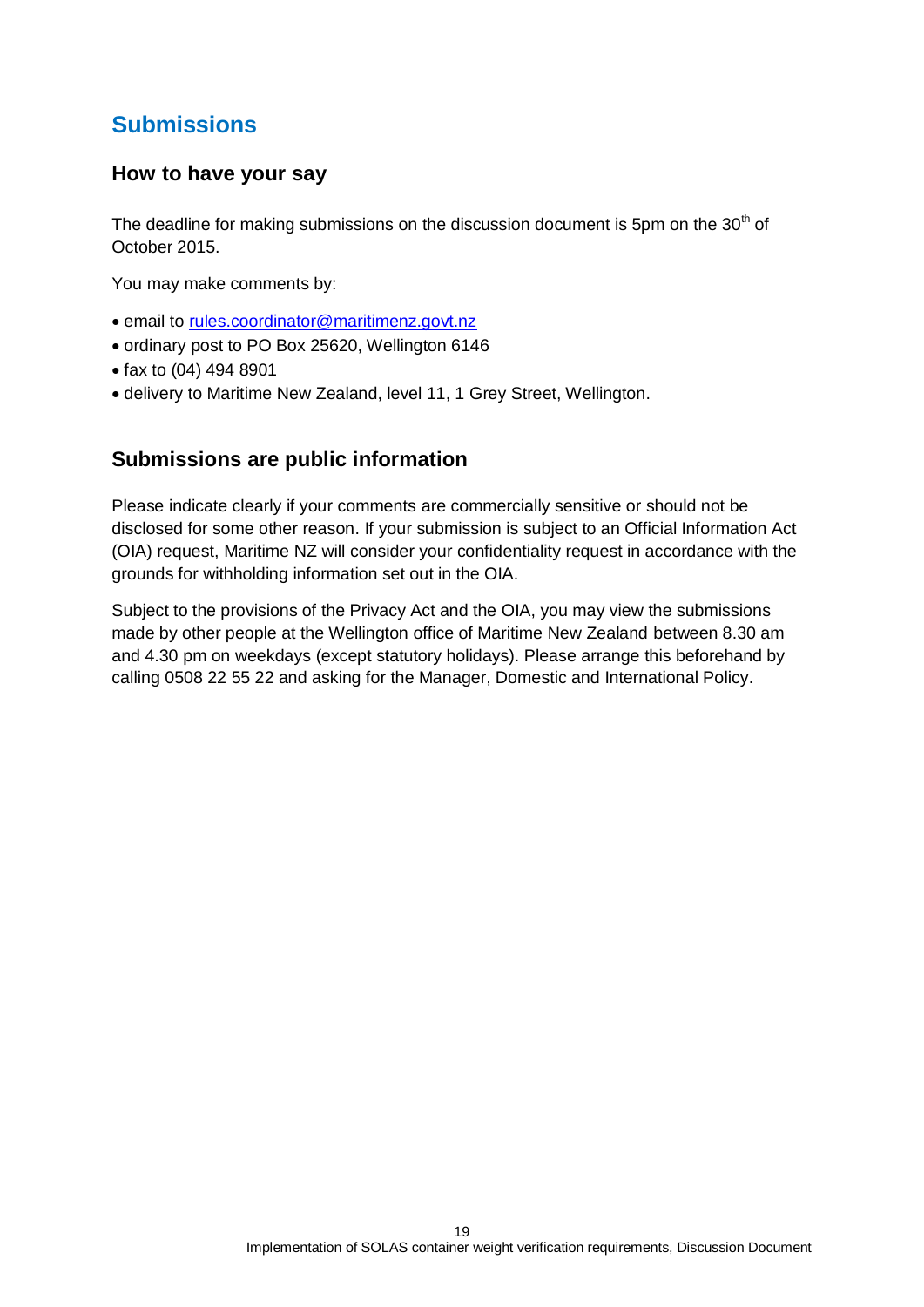# <span id="page-21-0"></span>**Appendix**

#### **New Zealand Weights and Measures System**

#### **What weighing equipment is in 'Use for trade'?**

If you are using weighing equipment to determine a quantity that will form a basis for a financial transaction, then the weighing equipment used will be deemed to be in 'use for trade' under the Weights and Measures Act 1987.

#### **Who is Trading Standards?**

Trading Standards is a regulatory unit within the Ministry of Business Innovation and Employment. Trading Standards Officers (also known as Weights and Measures Inspectors) administer and enforce the Weights and Measures Act 1987 (the Act) and the Weights and Measures Regulations 1999 (the Regulations). Officers will routinely complete compliance inspections on weighing equipment which are in 'use for trade'.

#### **What does 'Trade Approved' also referred to as 'Type Approved' mean?**

All weighing equipment that is in 'use for trade' must be of an 'approved type'. Approved instruments have been examined against the international standard and determined by Trading Standards to be suitable for trade use, will not facilitate fraud and issued with an 'approval certificate' .

#### **What does verified mean?**

It is a legal requirement for all weighing equipment that is in 'use for trade' to be stamped with a 'mark of verification'. A 'mark of verification' must be applied directly to the equipment and can be stamped into a lead seal or be affixed by an adhesive, destructible label. It will take the form of either the Letters 'AP' followed by the technician's personal identification number or the 'crown stamp'.

#### **What does a 'certificate of accuracy' provide?**

'Certificates of accuracy' are renewed on an annual basis after receiving a detailed examination and physical test by an Accredited Person (AP). Maintaining a current 'certificate of accuracy' for weighing equipment in use for trade is a voluntary requirement under the Act. Maritime NZ are proposing to make it a mandatory requirement when the weighing equipment is used for meeting the requirements of SOLAS.

Having a current 'certificate of accuracy' in place provides the owner of the equipment with a 'defence' if the equipment is found to be 'false or unjust'. This defence is only available in situations where the operator or owner of the equipment neither knew nor had any reason to suspect or believe the equipment was false or unjust.

#### **What is the legal standing for 'Calibration Certificate' for weighing instruments used for trade?**

A 'Calibration Certificate' affixed to a weighing instruments which is used for trade has no legal standing within the Weights and Measures Act 1987 and 1999 Regulations. The certificate does not provide the owner with any of the protection provided by a 'Certificate of Accuracy'. There is also no harmonised requirement for the; test procedures used, the level of accuracy and tractability of the standard used for testing, the form and duration of the certificate and the level of skill and knowledge of the person completing the calibration.